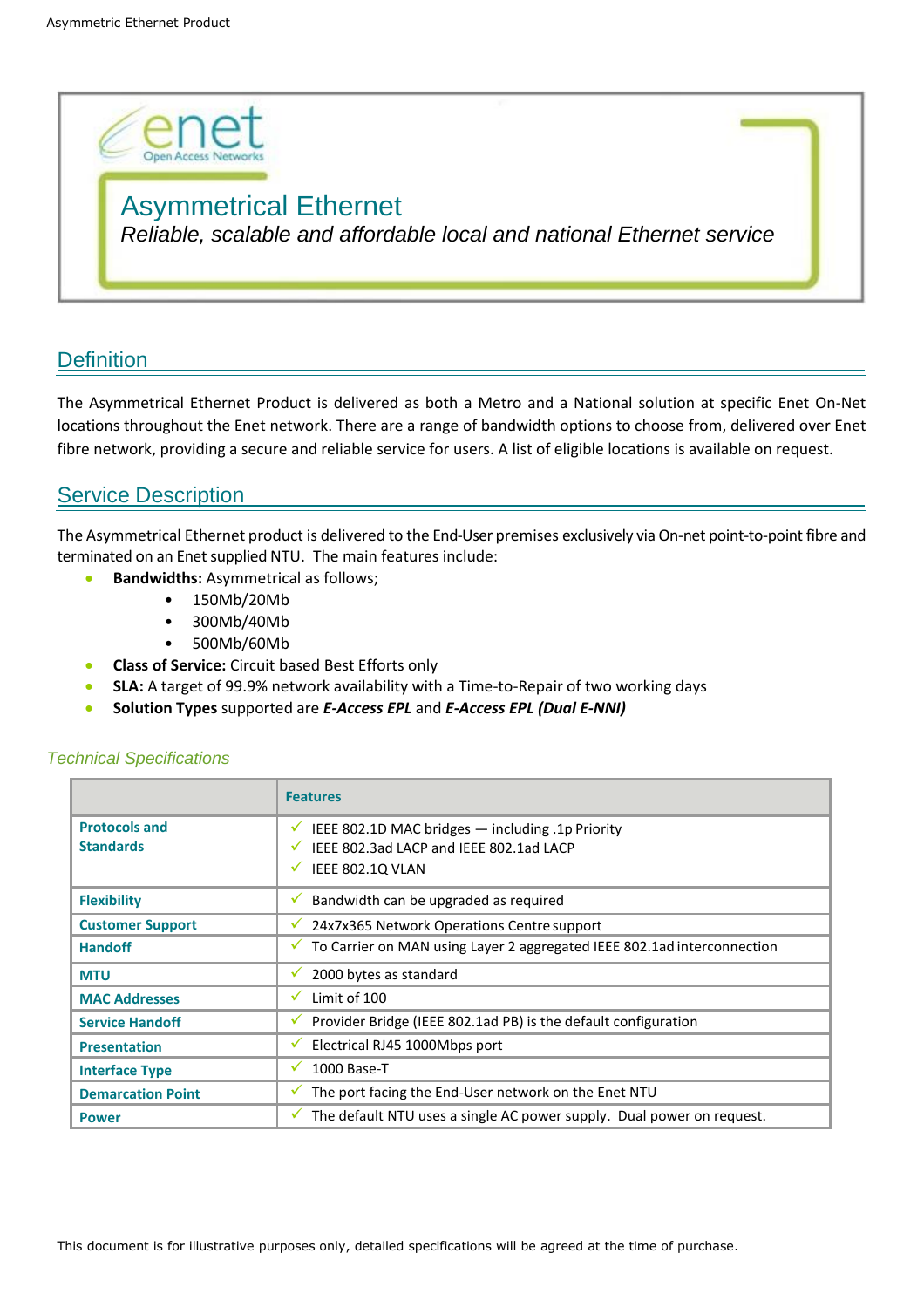## Service Delivery

- A single P2P fibre connects the MAN Colo to the End-User site and is terminated on a fibre patch panel
- The Enet NTU is then installed at the End-User site
- This product is available at specific locations that require minimal external civils



**Figure 1:** Typical Network Architecture – National E-Access Service

### Enet Responsibilities

Enet is responsible for:

- Provisioning an Ethernet solution from the End-User premises to interconnect (E-Access)
- The operation and maintenance of the Ethernet service
- Assigning the VLAN identifiers on the Layer 2 aggregated interconnect corresponding to the desired Ethernet bandwidth

### Carrier Responsibilities

The Carrier is responsible for:

- Allocating adequate rack space for installation of fibre patch panel and the Enet NTU
- Provisioning of a clean protected power supply for the NTU
- Shaping the traffic in line with the purchased traffic profile
- The operation and maintenance of the services purchased by the End-User
- Owning the relationship with the End-User
- Acting as the point-of-contact for any End-User enquiries

#### Glossary

- NTU Network Terminating Unit
- MTU Maximum Transmission Unit
- MAC Media Access Control
- S-VLAN Service-Virtual Local Area Network
- EPL Ethernet Private Line